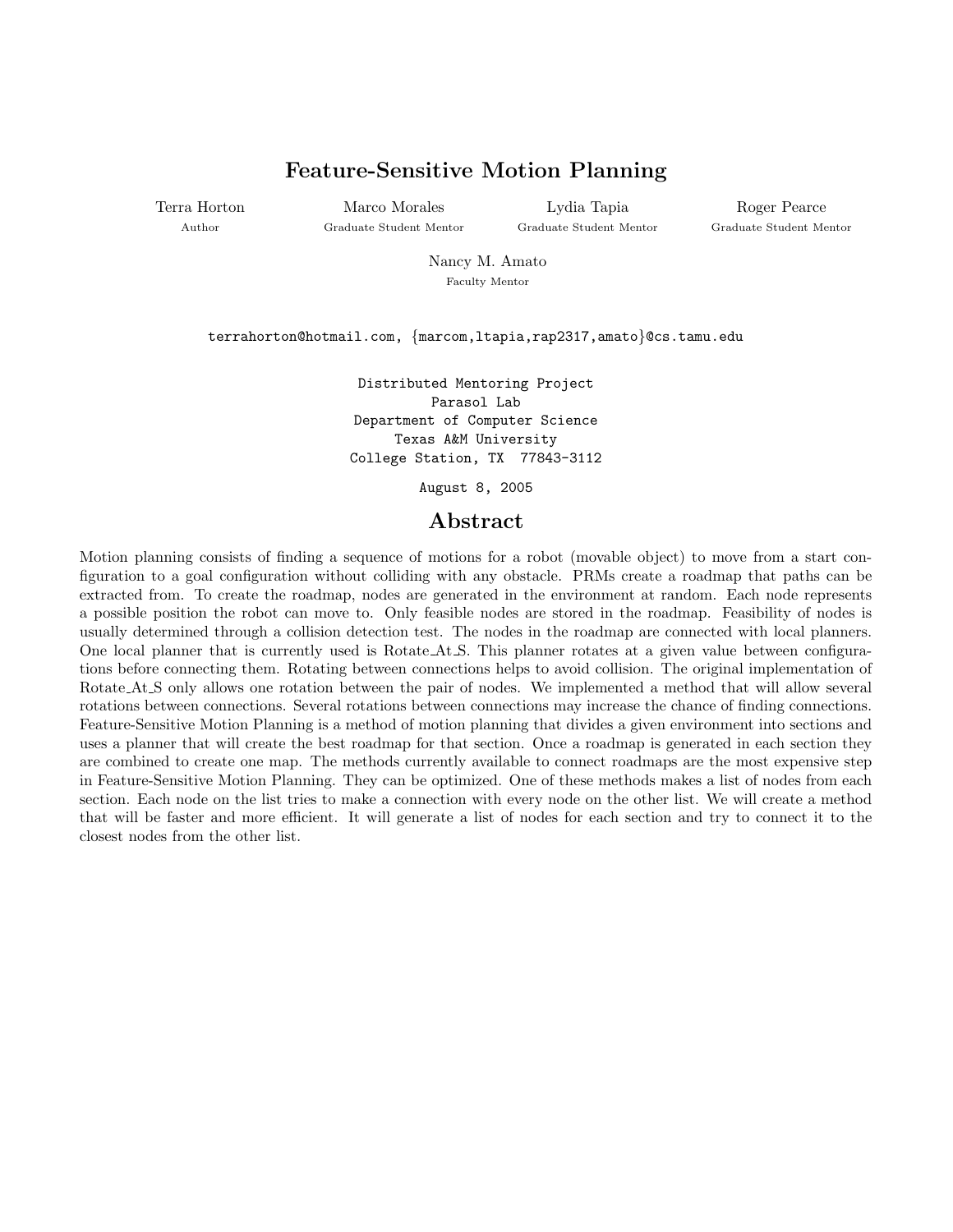### 1 Introduction

The motion planning (MP) problem is that of finding a sequence of valid states for a movable object, usually called a robot, to get from an initial to a goal state. A robot's state or configuration is a set of parameters that describe the position, orientation, and any linkages associated with the robot. A configuration is said to be valid if it satisfies all constraints given in the MP problem (e.g., in many cases the configuration is valid if it is collision free). Many applications address the problem of path planning from robotics and CAD to computational biology.

There is strong evidence that any complete planner will require exponential time in the number of *degrees of freedom*  $(DOF)$  of the robot [5, 13, 14]. Thus, the motion planning problem is thought to be intractable except for robots with few dofs. Initially, heuristic methods based on cell decomposition [4] and potential fields [9] were explored to address this complexity but after the introduction of the Randomized Path Planner (RPP) [2] randomized methods have been the focus of extensive research. The roadmap-based probabilistic roadmap methods (PRMs) [7] and several tree-based methods that explore the planning space starting from one or two points [3, 6, 10] are notable examples. Remarkable results, including solutions for previously unsolved MP problems, have been obtained with randomized methods.

Although there are many randomized planners, their performance varies depending on their individual strengths and weaknesses and on the construction of the problem instance to solve. Some planners are best suited for problems with few obstacles while others show their real strength in cluttered areas. In addition, many environments have vastly different regions, so there may not be any planner that can deal efficiently with all the pieces of the problem by itself.

In our previous work [12], we proposed a meta-planner for motion planning that would oversee the coordinated application of multiple planners. We used a machine learning approach to characterize and partition C-space into regions that were suited to one of the methods in a library of roadmap-based motion planners. After the best-suited method was applied in each region, the resulting regional roadmaps were combined to form a roadmap of the entire planning space.

Our prototype meta-planner for feature-sensitive motion planning demonstrated the promise of this approach by outperforming any of the individual planners on a variety of problem instances [12]. However, our results also illustrated some performance bottlenecks in the prototype system. For example, our rather naive subdivision strategy was not actually feature sensitive and hence did not always result in the most natural subdivisions. Of greatest impact, however, was our straight forward brute force strategy for integrating regional roadmaps – in many cases this step accounted for the majority of the computation costs!

In this paper, we discuss a new method for connecting maps. This connection method will help reduse the computation cost. We also discuss a variation in one of our local planners. The new implementation will help increase node connection.



Figure 1: Motion Planning Problem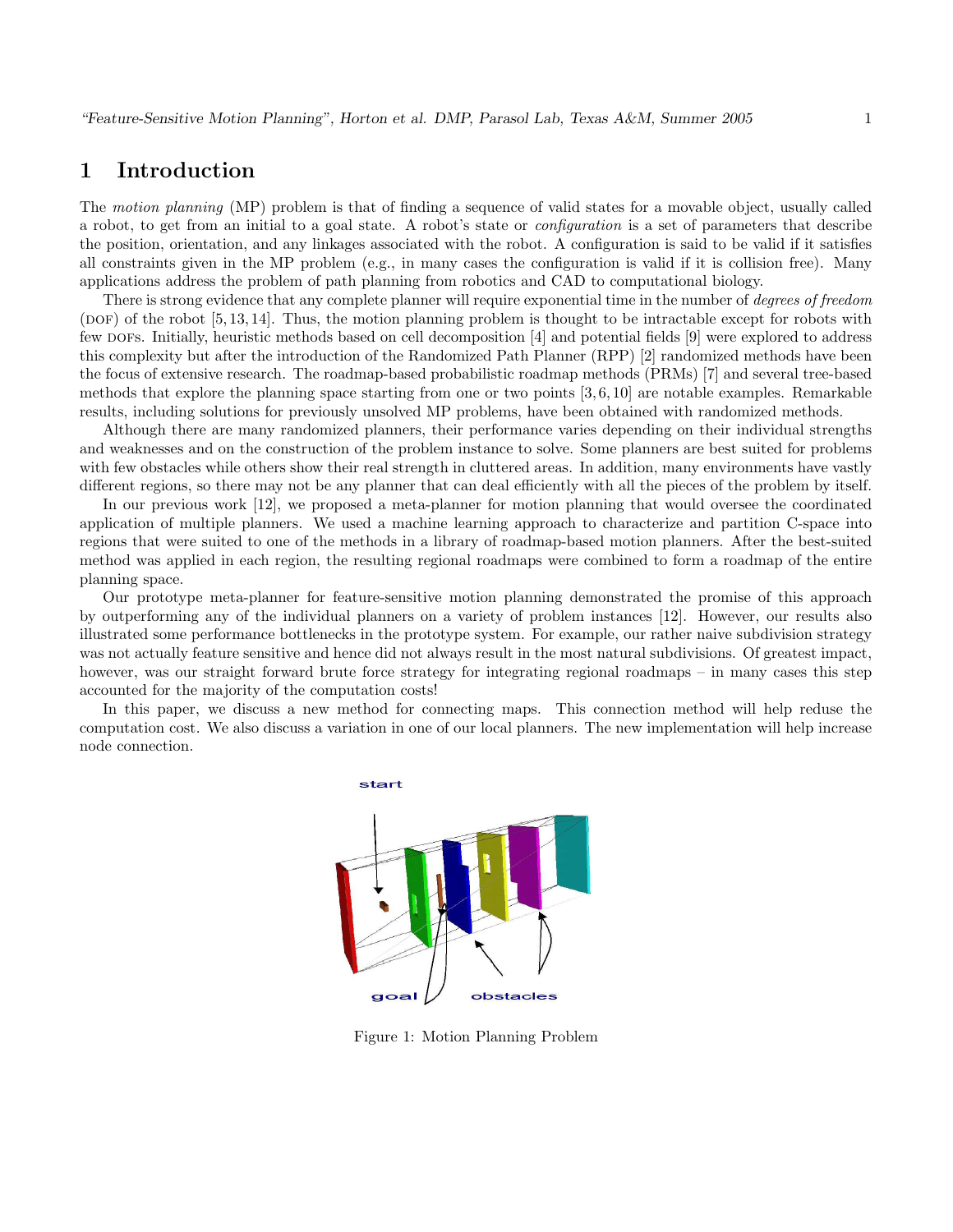### 2 Preliminaries

A robot is a movable object that can be controlled through n parameters or *degrees of freedom*, each corresponding to a unique component ( e.g., object positions, object orientations, link angles, or link displacements). A robot's placement, or configuration, can be uniquely described by a point  $(x_1, x_2, ..., x_n)$  in an n dimensional space  $(x_i$  being the *i*th DOF). This space, consisting of all robot configurations (feasible or not) is called configuration space (C-space) [11]. The subset of all feasible configurations is the *free C-space* (C-free), while the union of the unfeasible configurations is the blocked C-space (C-obstacle). Thus, the MP problem becomes that of finding a continuous trajectory for a point in Cspace connecting the start and the goal configurations that completely lies in C-free. And, although it is intractable to compute C-space, we can often determine whether a configuration is feasible or not quite efficiently, e.g., by performing a collision detection test in the workspace, the robot's natural space.

# 3 Related Work

Probabilistic roadmap planning methods have been shown to perform well in a number of practical situations. The idea behind these methods is to create a graph of randomly generated collision-free configurations with connections between these nodes made by a simple and fast local planning method. These methods run quickly and are easy to implement; unfortunately there are simple situations in which they perform poorly. When required to pass through narrow passages in C-free their performance degrades [8]. The Medial Axis Probablistic Roadmap Method (MAPRM) samples the configuration space in which randomly generated configurations, free or not, are retracted onto the medial axis of the free space. This improves performance on problems requiring traversal of narrow passages. The Obstacle Based Probablistic Roadmap Method (OBPRM) samples points on or near obstacles in C-space (C-obstacle) [1]. This node generation strategy will have more chances of generating some configurations in the narrow passages since those passages are near C-obstacles.

Although there are many variants of randomized planners, no single variant performs well for every problem. The characteristics of the problem often dictate the performance of the method applied. For example, OBPRM [1], a PRM where configurations generated on or near C-obstacle surfaces, performs better in cluttered regions. On the other hand, Basic PRM [7], a PRM where configurations are generated through uniform random sampling, performs best in free regions.

### 4 Feature-Sensitive Motion Planning Framework

In [12], we proposed a machine learning based characterization and partitioning approach to motion planning problems. The C-space of the instance is recursively partitioned, so that in each level a region may be subdivided into different overlapping subregions. Subdivisions stop when a region is classified as homogeneous (based on a set of features measured for each region). Then, the best suited planner available is applied to find a regional solution. When all the subregions have been mapped, their roadmaps are combined to produce a regional roadmap. At the end of this process we have a global roadmap for the environment.

The classification of a region was performed with the use of a trained decision tree. This method requires the collection of descriptive features of each region. We use 21 different features that are easy to collect during and after the creation of a small PRM roadmap. Based on the values of these features, the trained decision tree classifies a region as homogeneous (free, cluttered, or narrow passageway) or non-homogeneous.

The feature-sensitive framework depends on the effectiveness of the partitioning into homogeneous regions. Previously, we applied a technique that selects, at random, both the positional dimension to subdivide and the point to split the selected dimension. Regions were partitioned so that they overlap in 10% to 15% of their neighboring area. While this method eventually created homogeneous regions, it created numerous regions. Also, while the classification was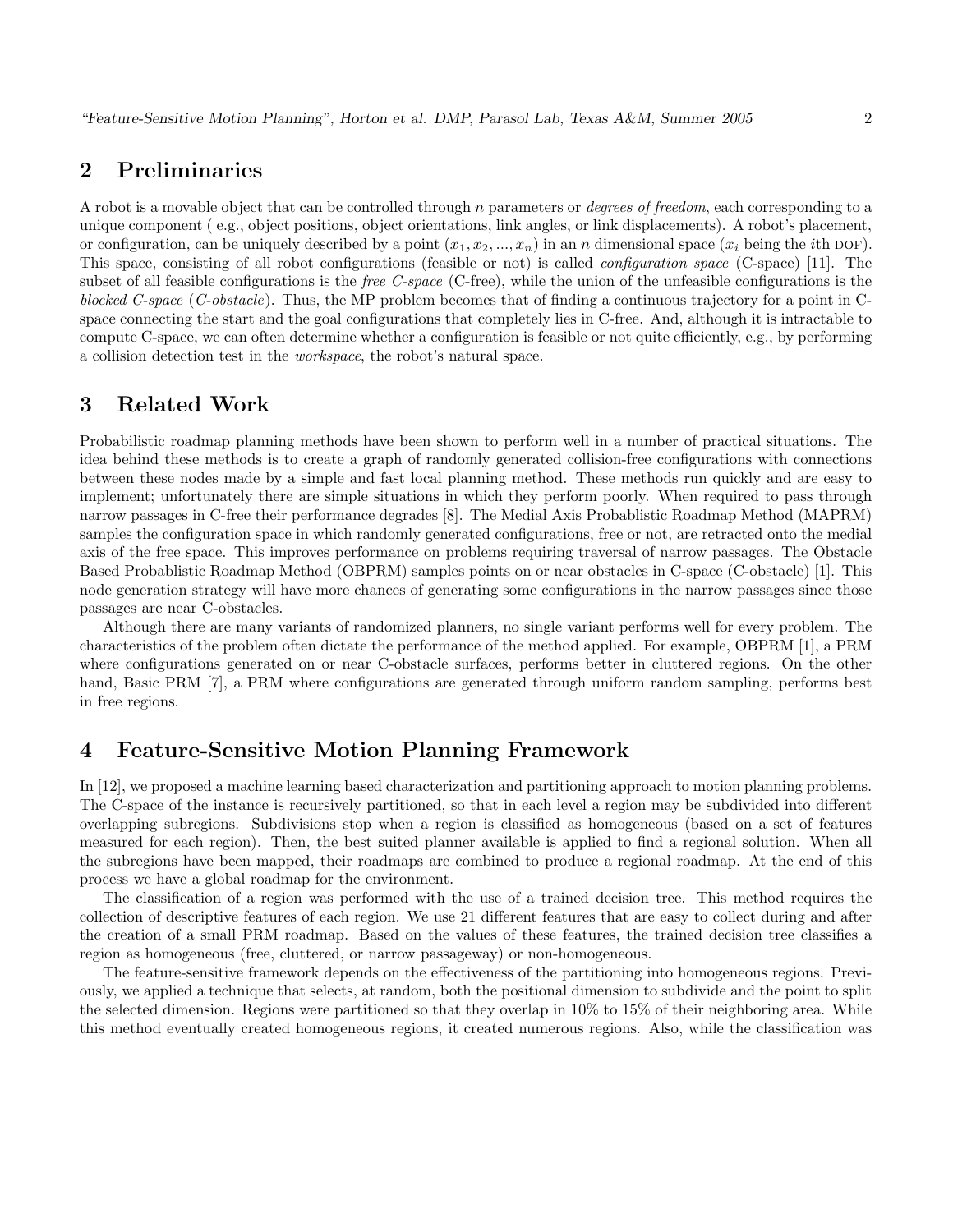performed using descriptive features collected for the space, this information, although available, was not considered when creating and selecting the partition. This framework is skecthed in Fig. [2].



Figure 2: Block diagram of framework for feature-sensitive motion planning

The feature-sensitive meta-planner recursively subdivides the environment. In the process, it creates a tree representing the subdivision where each node in the tree represents a C-space region that is the union of the regions of the leaves of the subtree rooted at that node. This process is sketched in the divide-and-conquer Algorithm 1: FeatureSensitiveMap.

Algorithm 1 receives as input a C-space region and outputs a region mapped. Initially, FeatureSensitiveMap is called for the C-space of the whole problem. First, the characterizer analyzes region features to try to identify a good planner for the corresponding region (Line 1). Next, the partitioner tests whether it should subdivide the region (Line 2), and if so, it places boundaries based on region features to define subregions (Line 3). Then, each subregion is mapped with a recursive call to FeatureSensitiveMap (Lines  $4-6$ ). Finally, the planner combines the subregion roadmaps to form the roadmap of the parent (Line 7). At the bottom of the recursion, when the region is not subdivided, it maps the leaf with the planning strategy determined by the characterizer (Lines 8-9). The bottom-up merging process produces a roadmap for the region covering the problem's C-space.

Algorithm 1 FeatureSensitiveMap

Input: C-space region[boundaries, features(roadmap, characterization), planner strategy, roadmap], C-space parent, constraints[maximum tree height, subdivision limit], node height

**Output:** C-space region  $R$  with [roadmap]

- 1: Characterizer.MatchPlanner(region)
- 2: if Partitioner.Subdivide(region, parent, constraints, height) then
- 3: subregions = Partitioner.PlaceBoundaries(region, constraints)
- 4. **for all** subregion<sub>i</sub> in subregions  $\bf{do}$
- 5: subregion<sub>i</sub> = FeatureSensitiveMap(subregion<sub>i</sub>, region, constraints, height + 1)
- 6: end for
- 7:  $region. [roadmap] =$  Planner. CombineRoadmaps(subregions)
- 8: else
- 9:  $\text{region}(\text{roadmap}) = \text{Planner}.\text{MapRegion}(\text{region})$
- $10:$  end if
- 11: Return region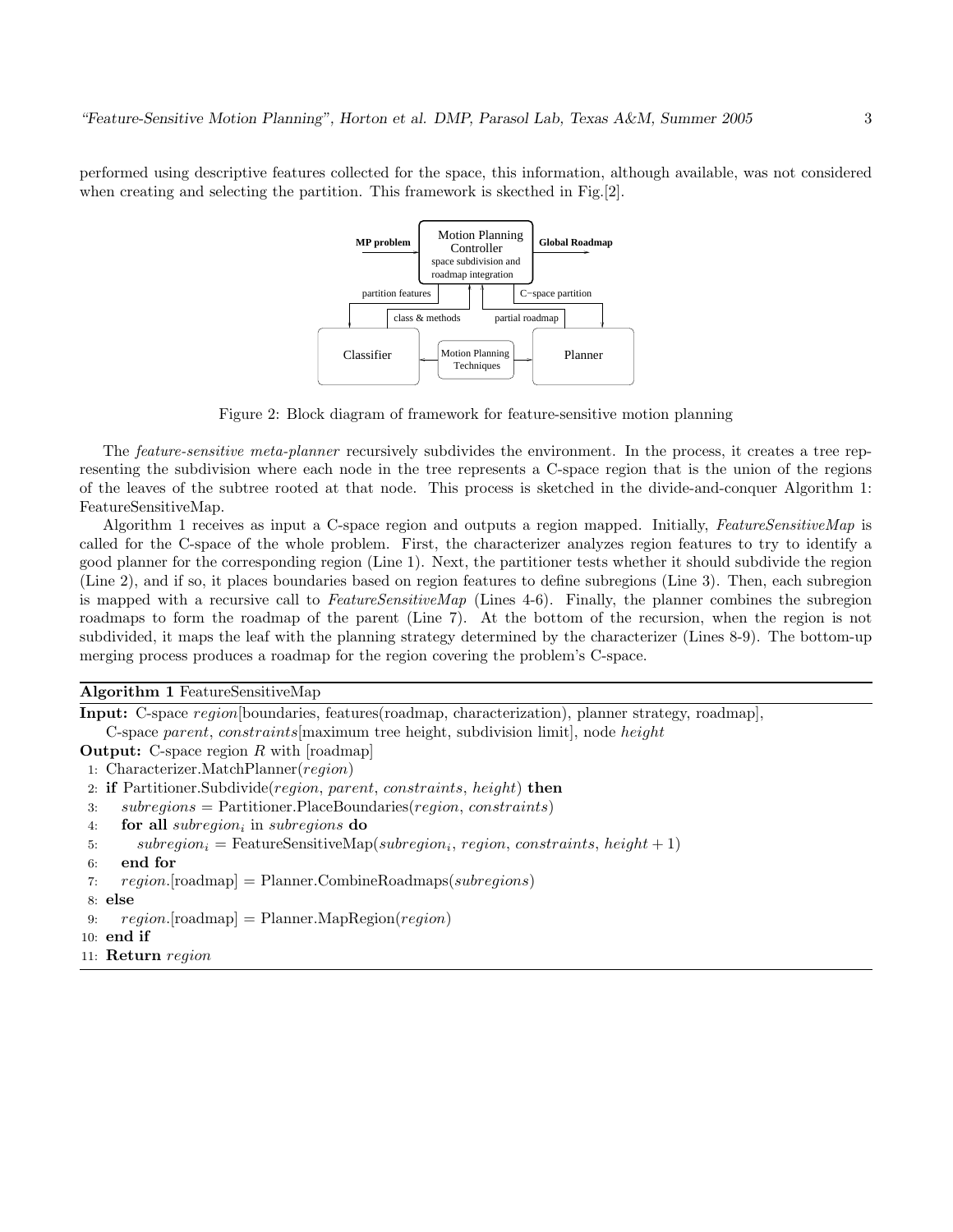#### 5 Map Connection for Feature-Sensitive Motion Planning

C-Space roadmap combination consists of constructing one roadmap for the parent region from roadmaps of the child regions (subregions). These subregions are divided by a (possibly overlapping) boundary in *n*-dimensional C-space. The input of this problem is the two roadmaps and the regions to which they correspond, the output is a roadmap combining the two original roadmaps (See Figure 3).



Figure 3: Roadmaps of neighboring subregions are combined

There are two main issues in combining roadmaps: selecting source nodes from each source roadmap to connect to the target roadmap, and mechanisms to perform the connection. In our initial prototype we used a brute-force connection strategy where for each node in either of the roadmaps we selected the k-closest nodes and we tried connections with a straight-line local planner [12]. In this system, roadmap combination used from 50% to 90% of the total validity tests. This shows that better strategies for combining roadmaps is a key requirement to make our feature-sensitive framework feasible. Our initial naive strategy was poor because it considers connecting all the nodes in the two roadmaps without taking into account the fact that the nodes are already organized into roadmaps of the subregions.

#### 5.1 Map Connection Methods

The Brute Force method of map connection is the most expensive step in Feature-Sensitive Motion Planning. This approach performs k-closest connection over all the nodes in the regional roadmaps without utilizing any proximity information. It will retest all the edge connections including the edges that have been declared unfeasible. This step took from 50 to 90 percent of the total collision-detection calls. The brute force method is expensive, but it has the best connecttivity and is used as a base method to help test the other map connection methods.

The Naive method of map connection also uses the k-closest connection. The naive method recongnizes the different regions as seperate entities and only tries to connect the k-closest of one region to the k-closest of another region. Unlike the brute force method, the naive method does not retest edges in the same region. It only tries to make connections with nodes in the other region. This method

The brute force and naive methods ignore the fact that nodes are already in two roadmaps of neighboring regions. We need a method that exploits this fact to make more efficient connections. The Regional Overlap method of map connection attempts connections between nodes in or close to the overlapping regions of neighboring sections. Only the k-closest nodes will be attempted. The brute force and naive method are expensive becuse of their attempt to connect many useless nodes. Regional overlap only connects the closest nodes in an overlapping region, this reduces the cost of merging regional maps. The first step in Regional overlap is to make a list of nodes for each section. Once a list of the nodes is created they are tested to see which nodes are in the overlap. A vector of nodes in the ovelap is created for each section. A connection method is applied to the nodes in the overlap.

Algorithm 2 receives as input an environment divided into regions with roadmaps in each region and outputs one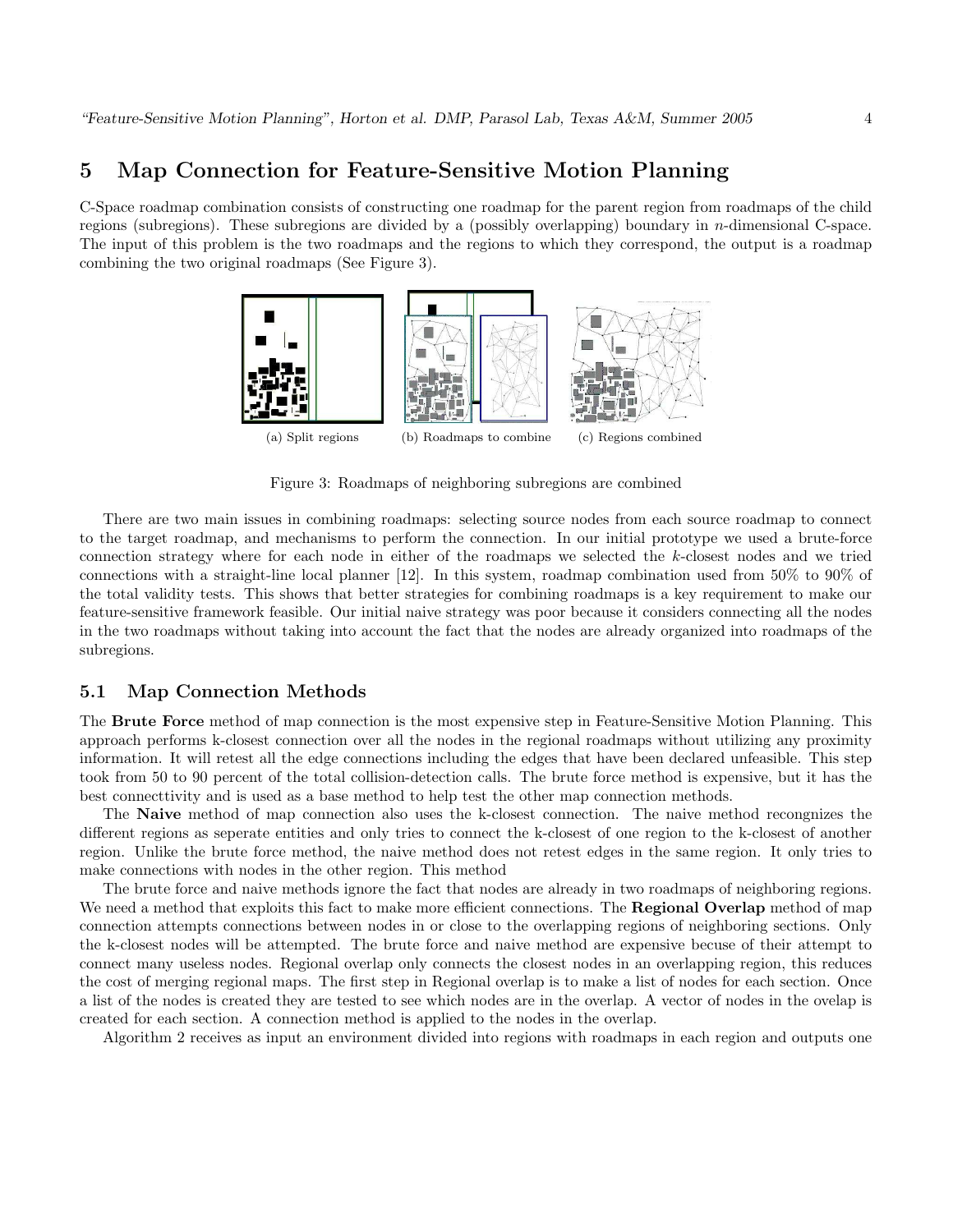roadmap for the environment. First, a list of all the nodes in each region is made (Line 1 and 2). Next, the nodes are compared to see which nodes are in the overlap (Line 3). A vector of the nodes in the overlap is created for each region (Line 4 and 5). Finally, a connection method is called to connect the nodes in the overlap(Line 6 and 7). Once the nodes are connected a roadmap for the entire environment is returned.

| Algorithm 2 Regional Overlap Map Connection                                                                    |
|----------------------------------------------------------------------------------------------------------------|
| <b>Input:</b> An environment divided into sections of left region and right region. Each section has a roadmap |
| <b>Output:</b> An environment with one roadmap                                                                 |
| Make L subregions a list of nodes in the left region                                                           |
| 2. Make r subregions a list of nodes in the right region                                                       |
| Calculate which nodes are in overlaping region                                                                 |
| 4. Make L subregion a list of nodes in L subregions that are on the overlap                                    |
| Make r subregion a list of nodes in r subregions that are on the overlap                                       |
| 6: Connet nodes in l overlap to right map                                                                      |
| Connet nodes in r overlap to left map                                                                          |
| 8: Return One roadmap                                                                                          |
|                                                                                                                |

Figure [4] shows the three methods of map connections that are listed above. Each method is shown in a basic environment with two sections. The roadmap in each section contains five connected nodes. The brute force method(figure[4a]) connects every node to evry other node. It tried 35 edges. The naive method (figure[4b])connects the k-closest  $(k=2)$  nodes in one section to the k-closest nodes in the other section. It tries 15 edges. The regional overlap method (figure[4c]) connects the k-closest nodes in or near the overlapping area. This method generates 7 edges. The results of this map connection test show that regional overlap method is the best method of connection.



Figure 4: Map connection methods

| Method             | <b>Nodes</b> | $\#\text{Edges}$ |
|--------------------|--------------|------------------|
| <b>Brute Force</b> |              | 35               |
| Naive              |              | 15               |
| Regional Overlap   |              |                  |

Table 1: Map connection method results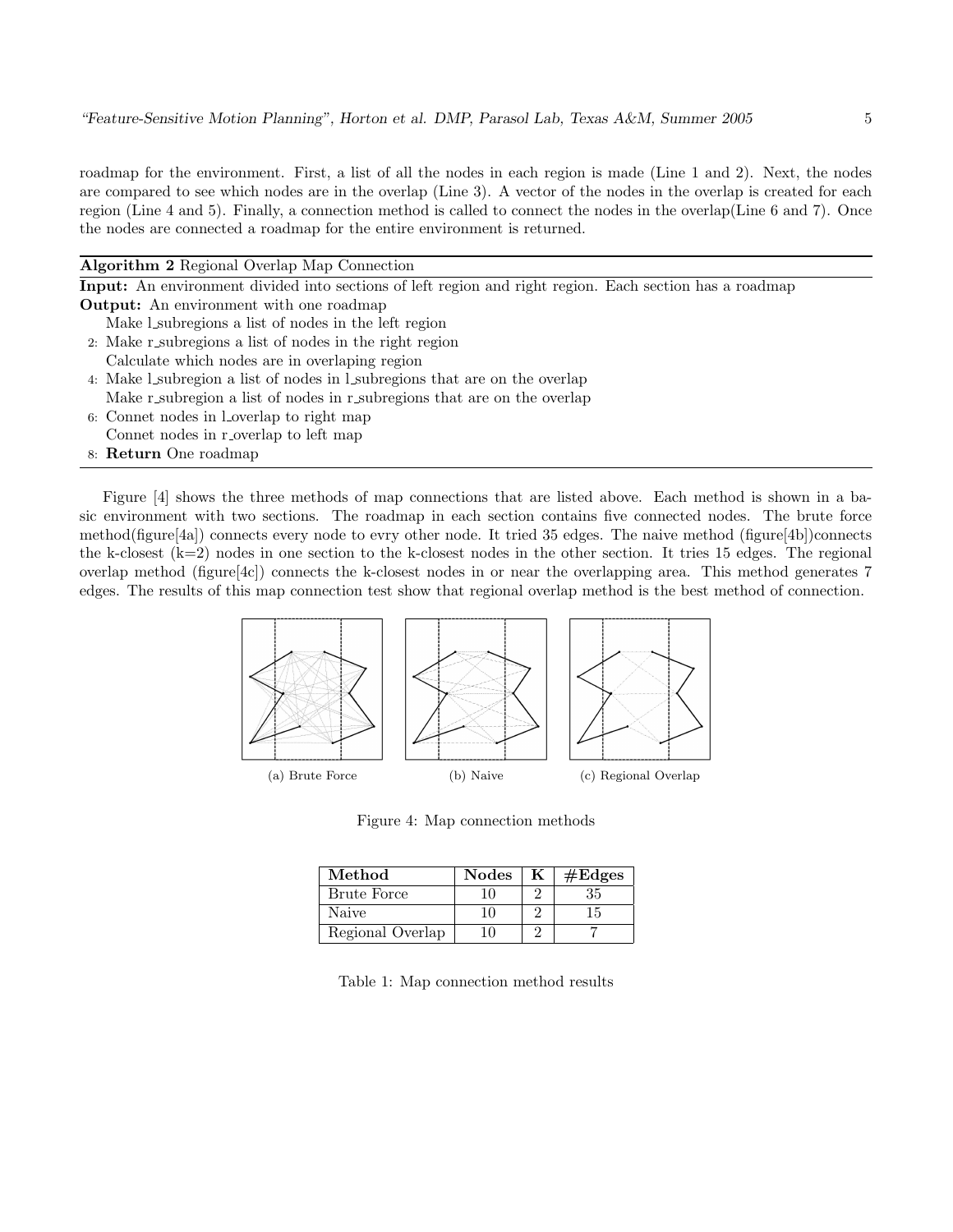### 6 Local Planning

Local planners are used to make connections between roadmap nodes when building the roadmap, and also between the start and goal configurations and the roadmap when processing queries. There is a trade-off between the ability of a local planner to make connections and its running time. The general strategy of PRMs is to use a "dumb" local planner during initial roadmap construction, that is, a planner that is fast, perhaps not very powerful, and deterministic. The reason for this is that the faster the planner, the more connections can be attempted and most connection attempts will fail when environments are cluttered. The planner should be deterministic so that the paths don't have to be saved (they can be re-generated when needed). A full PRM will also need a "smart" local planner, that is, a planner that is slower, but is more likely to make connections. Smarter local planners csn be used during enhancement to connect different connected components of the roadmap, or during query processing to connect the start and goal to the roadmap; these planners could be randomized since they will be invoked fewer times and their paths can be saved.



Figure 5: Local Planners Straight-Line and Rotate At S

Two local planners that are used in Motion Planning are Straight-Line and Rotate At S. The straight-line local planner slowly rotates to change orientation before connecting configurations. In Figure[5(a)] the starting configuration (1) slowly rotates to connect to the ending position (2). The Rotate At S local planner will rotate at a given value before connecting two nodes.The value represents a precentage between two nodes. In Figure[5(b)] the starting configuration(1) moves to the given point and makes a rotation to change orientation (2). After making the rotation it continues to make the connection with the ending configuration(3). To improve the Rotate At S planner we added the ability to perform several rotations between connections. When multiple values are given the robot will divide the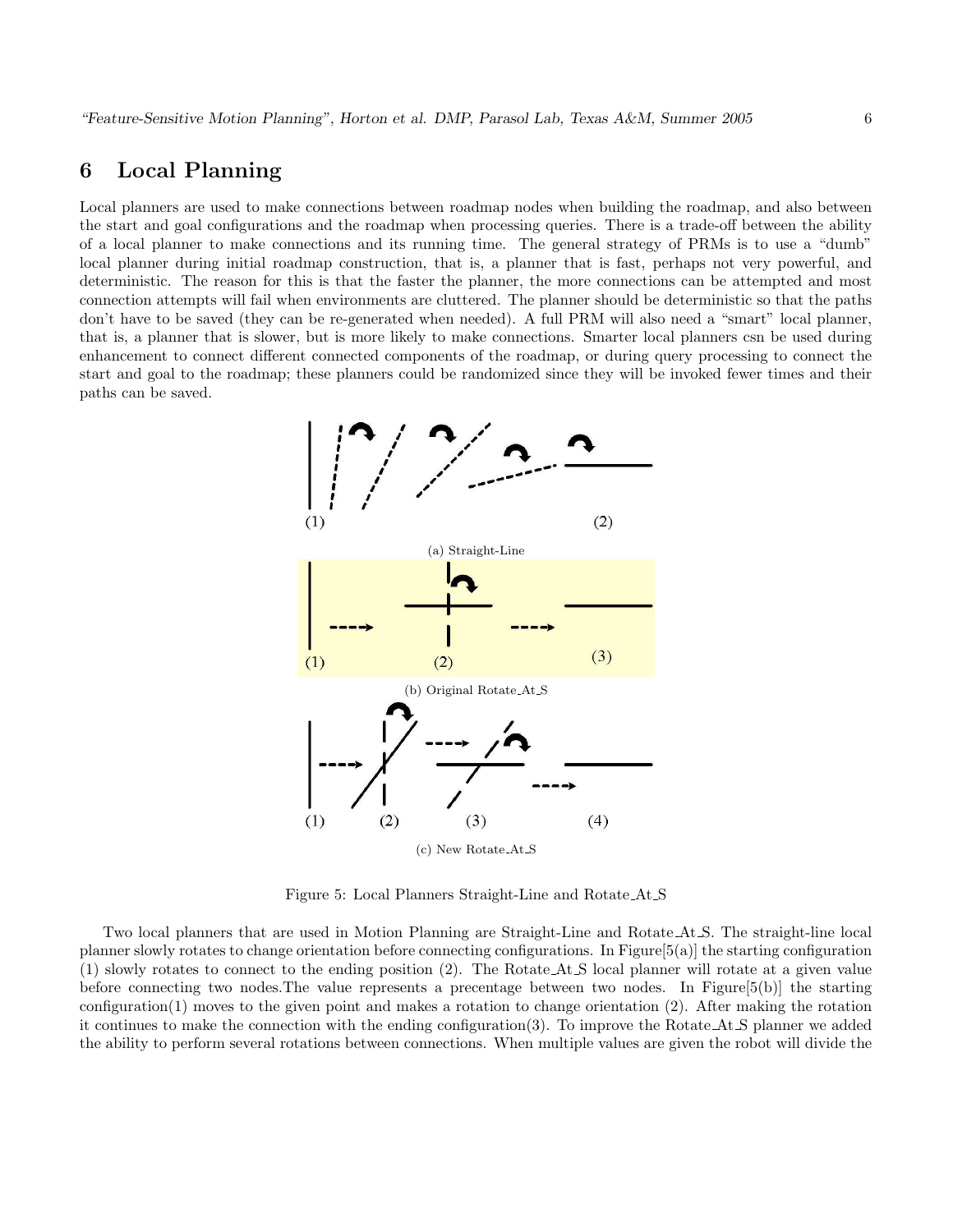rotation between each point. In Figure  $[5(c)]$  the starting configuration(1) moves until it gets to its first point. At the first point it makes a partial rotation(2) and continues to the next point. At the next point (3) it completes the rotation and moves to the ending configuration(4). Several rotations between connections may increase the chance of finding connections.

Algorithm 3 receives as input multiple values of 's' in a vector and the configurations  $c_1$  and  $c_2$  to connect. It outputs true if c 1 and c 2 can be connected. First, sequence is created as a vector of configurations(Line 1). The configuration c 1 is added to sequence vector(Line 2). A temporary variable is created with the weighted sum of c.1, c.2, and the value of s i(Line 4). The configuration partial 1 is created with the same position as the temporary variable and the same orientation of the last configuration in the sequence vector(Line 5), then partial 1 is added to the sequence vector. The partial 1 configuration marks the starting rotation point between connecting the nodes. RotWeight is a value that is inversly porportional to the product of 's i' and '1'(Line 7). A temporary variable is created with the weighted sum of c<sub>-1</sub>, c<sub>-2</sub>, and rotWeight(Line 8). The configuration partial 2 is created with the same orientation as the temporary variable and the same position as partial 1(Line 9), then partial 2 is added to the sequence vector. The partial 2 configuration marks the last rotation point between connecting nodes. Afterwards the c 2 configuration is added to the sequence vector and an attempt to connect every configuration in the sequence vector is made(Line 13). If the configurations can be made, true is returned.

Algorithm 3 Rotate At S: is connected

| <b>Input:</b> Multiple values of 's' in vector $s_{v}$ <i>alues</i> , configurations to connect $c_1$ and $c_2$                             |
|---------------------------------------------------------------------------------------------------------------------------------------------|
| <b>Output:</b> Return true if $c_1$ and $c_2$ can be connected                                                                              |
| 1. let <i>sequence</i> be an empty vector of configurations                                                                                 |
| 2: add $c_1$ to sequence                                                                                                                    |
| 3: for all $s_i$ in the vector $s_{\nu}$ alues do                                                                                           |
| let tmp be the weighted sum of $c_1 * s_i$ and $(1 - s_i) * c_2$<br>4:                                                                      |
| make partial <sub>1</sub> be a configuration with same position as $tmp$ and same orientation as sequences.last()<br>5:                     |
| add $partial_1$ to sequences<br>6:                                                                                                          |
| let rotWeight be inversely proportional to $s_i$ times i<br>7:                                                                              |
| let tmp be the weighted sum of $c_1 * rotWeight$ and $(1 - rotWeight) * c_2$<br>8.                                                          |
| let partial <sub>2</sub> be a configuration with same position as partial <sub>1</sub> and same orientation as $tmp$<br>9:                  |
| add $partial_2$ to sequences<br>10:                                                                                                         |
| $11:$ end for                                                                                                                               |
| 12: add $c_2$ to sequences                                                                                                                  |
| 13: if can connect every configuration <i>sequence</i> <sub>i</sub> to <i>sequence</i> <sub>i+1</sub> with straight line local planner then |
| <b>Return</b> True<br>14:                                                                                                                   |
| $15:$ else                                                                                                                                  |
| <b>Return False</b><br>16:                                                                                                                  |
| $17:$ end if                                                                                                                                |

### 7 Conclusions and Future Work

We introduced techniques to improve feature-sensitive motion planning. Our early work on this topic produced a framework based on machine learning that subdivides a problem into regions which are then mapped with a randomized planner determined by the features of the region. Here, we proposed more efficient integration methods that do not waste effort in mapping areas that specialized planners have already mapped.

To get a better idea of how the new implementation of Rotate At S compares to the old version and the straight-line method, several test will be conducted. Thes test will show how well each method works and for which environment